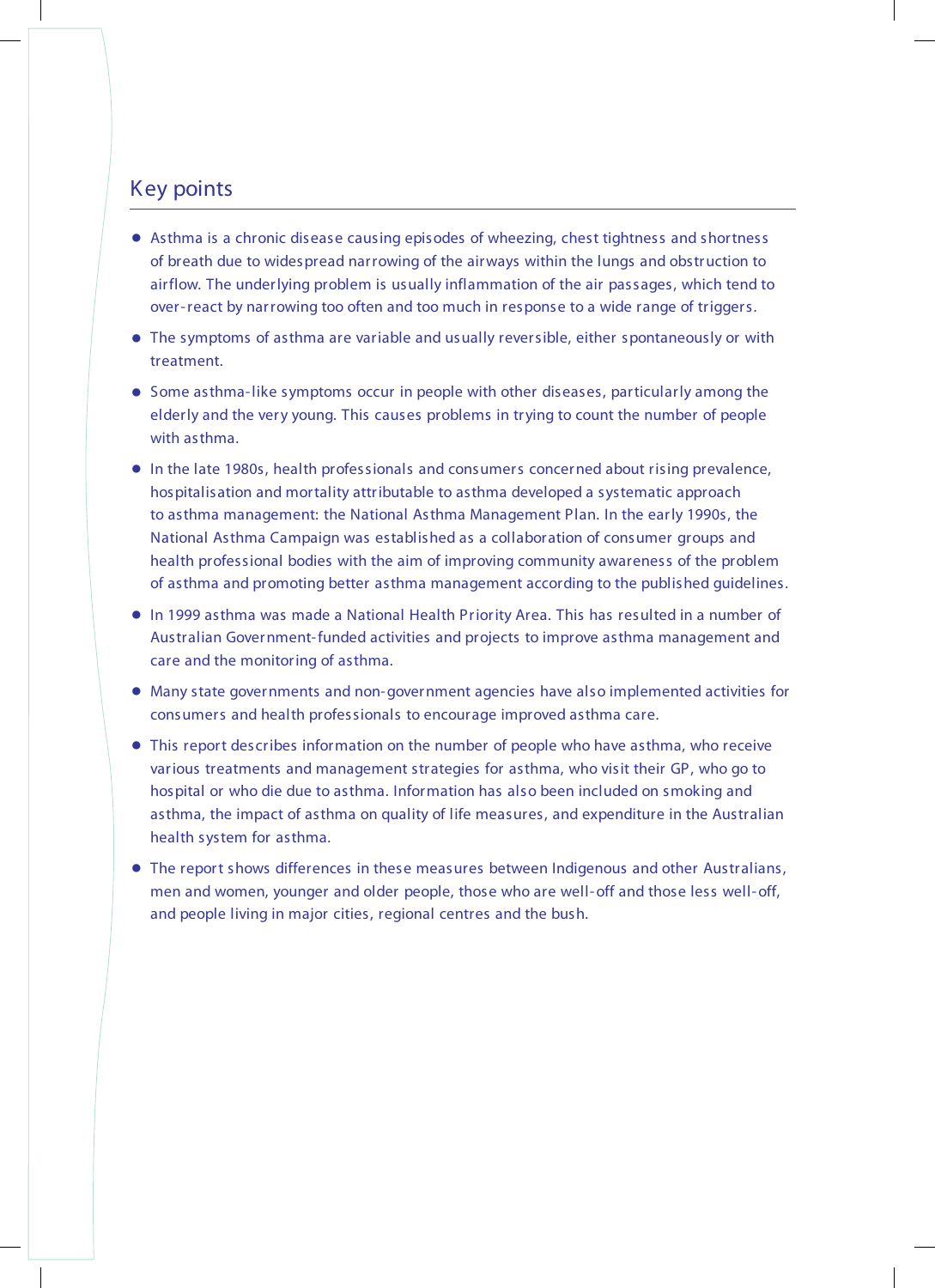Asthma is a National Health Priority Area for Australia because it is a common chronic condition with a substantial impact on the community and with clearly defined interventions that can reduce its impact on individuals and the community. In comparison to other National Health Priority Areas in Australia, the prevalence of asthma is similar to that of injuries, moderately less than arthritis and cardiovascular diseases and higher than mental health problems, diabetes and cancer (Figure 1.1).



## **Prevalence of National Health Priority Area diseases, all ages, Australia, 2001**

Note: Based on self-reports of respondents. Injuries are those reported the last four weeks. All other conditions are those reported as long-term conditions. Source: ABS National Health Survey 2001.

This report describes the status of asthma in Australia in 2005 using data from a wide range of sources. It aims to provide health professionals, health planners and policy makers, academics, consumers and interested readers with concise summaries of the latest available data and trends for asthma in Australia.

In this introductory chapter, we describe the characteristics of asthma and some of the difficulties inherent in measuring the disease in populations. We then outline the historical background from which this report has arisen and some of the activities that are in place to address asthma in Australia. The last part of this chapter provides an overview of the other sections of this report.

# **1.1 What is asthma?**

**Figure 1.1**

It has long been recognised that asthma is characterised by the presence of widespread, variable airflow obstruction and by the respiratory symptoms that accompany this. Over the last 10 to 20 years, there has been increasing recognition that the pathological changes underlying this physiological abnormality are characteristic and essential components of this entity. An important corollary of this understanding is that asthma is a chronic disease. Although it may have intermittent manifestations, it is most helpful to consider the disease in terms of the underlying chronic abnormality, rather than the intermittent or episodic manifestations.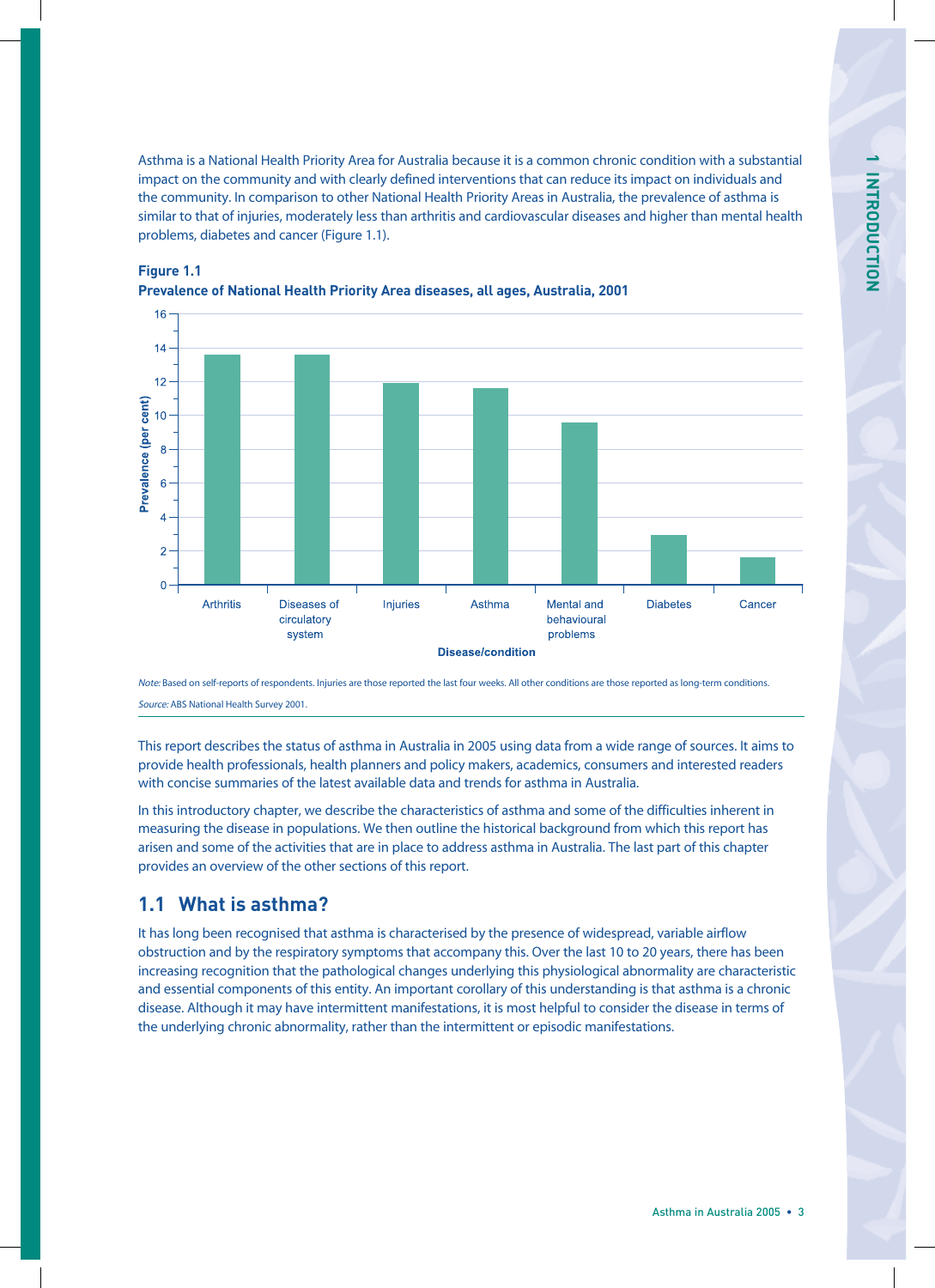The following descriptive 'definition' of asthma has been adopted by several international expert bodies since 1997: 'Asthma is a chronic inflammatory disorder of the airways in which many cells and cellular elements play a role, in particular, mast cells, eosinophils, T lymphocytes, macrophages, neutrophils and epithelial cells. In susceptible individuals this inflammation causes recurrent episodes of wheezing, breathlessness, chest tightness and coughing, particularly at night or in the early morning. These episodes are usually associated with widespread but variable airflow obstruction that is often reversible either spontaneously or with treatment. The inflammation also causes an increase in existing bronchial hyperresponsiveness to a variety of stimuli' (DoHA: Li et al. 2002; GINA 2002; NAC 2002; National Asthma Education and Prevention Program 1997).

While this understanding of the nature of asthma enables clinicians, physiologists, pathologists, and epidemiologists to correctly identify many people with this disease, unfortunately it is not universally applicable. There are several theoretical and practical reasons for this:

- **•** The symptoms are not unique to asthma but are shared by other diseases, particularly in the young and the elderly.
- **•** It is rare in clinical practice or epidemiological studies to have the opportunity to elicit the pathological features of the disease.
- **•** The lung function abnormalities that are characteristic of asthma (reversible airflow obstruction and airway hyperresponsiveness) exist in a continuum: the distinction between asthma and non-asthma in this continuum is arbitrary.
- **•** Asthma symptoms, lung function abnormalities, airway hyperresponsiveness and airway inflammation appear to be independent factors in the description of asthma; therefore, asthma can not be described by any single one of these variables (Rosi et al. 1999).
- **•** The disease is variable over time and hence any or all of the features may not be present on any particular occasion.
- **•** It is rare in clinical practice or epidemiological studies to be able to measure lung function in young children (and this is the age at which most cases first arise and in which most hospitalisations are attributed to asthma).
- **•** Certain disease entities, which share some of the features of asthma, may be classified as a type of asthma or as a separate disease entity (e.g. wheezy

bronchitis, virus-associated wheeze, chronic asthma with chronic airflow limitation, and allergic bronchopulmonary aspergillosis).

Particular problems in distinguishing asthma from non-asthma arise in young children, where recurrent virus-associated wheeze and transient early wheeze (Martinez et al. 1998) have been described. Likewise, in the elderly, asthma and chronic obstructive pulmonary disease (COPD) can have similar symptoms and overlapping physiological abnormalities (Kennedy et al. 1990; Peat et al. 1987).

#### **Types of asthma**

It is clear that asthma is not a homogeneous disease entity. Several patterns have emerged. Historically, the methods of classifying asthma have reflected the existing disease paradigms.

Most existing guidelines classify patients with asthma as having intermittent or persistent asthma (NAC 2002; National Asthma Education and Prevention Program 1997; Warner & Naspitz 1998). It is not clear whether this distinction represents a fundamental characteristic of the illness, a marker of disease severity or, possibly, a marker of the periodical nature of exposure to triggers. The last may be partially true since intermittent asthma seems to be more common in children, where it is associated with viral infections (Johnston et al. 1995), and in regions where seasonal allergens play an important role as triggers for asthma (Boulet et al. 1983). Nevertheless, the distinction between intermittent and persistent asthma does appear to have long-term prognostic significance, as does the distinction between frequent and infrequent intermittent asthma (Phelan et al. 2002).

Studies of the natural history of asthma have revealed several longitudinal patterns of asthma. For example, the Tucson birth cohort study has identified 'transient early wheeze', which presents with symptoms before age 3 that remit before age 6, 'late onset wheeze', in which children develop wheeze after age 3 years, and 'persistent wheeze', a group of children who have wheeze before age 3 that persists at least until age 6 years (Martinez et al. 1998).

Asthma is also classified according to severity. However, many of the features of asthma are responsive to therapy, particularly with corticosteroids, and hence most 'severity' classifications are actually better described as assessments of disease control. Distinctions are necessarily arbitrary but most classifications are based on the presence and frequency of daytime and night-time symptoms, the frequency of need for bronchodilator (reliever medication), and the level and variability of lung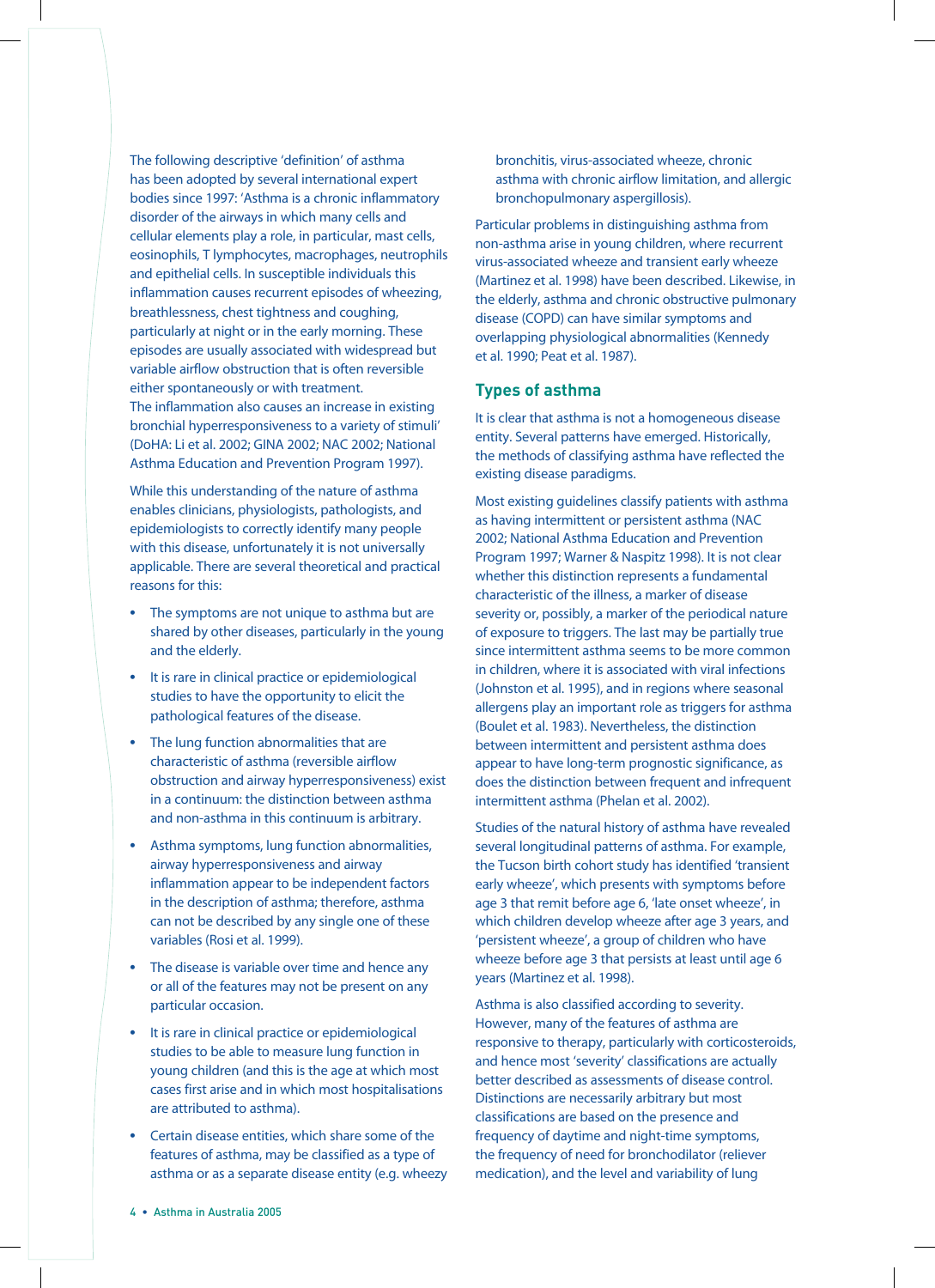function (NAC 2002; Reddel et al. 2000). Some classifications also incorporate information on the frequency and severity of disease exacerbations.

There are other subgroups among people with asthma that have been separately identified: for example, childhood asthma, exercise-induced asthma, aspirinsensitive asthma and occupational asthma. While each of these groups has some features that distinguish it from other groups of people with asthma, there is no evidence that these distinctions represent fundamental characteristics of asthma.

### **Risk factors for asthma**

While the underlying causes of asthma are still not well understood, there are several recognised factors that may increase the risk of developing the condition or trigger asthma symptoms in people who already have the condition. Risk factors for asthma may be broadly classified as:

- **•** constitutional factors which predispose to the development of asthma or particular outcomes of asthma. The presence of family members with asthma, certain genetic mutations, sex, age group, the presence of an atopic (allergic) disposition are all examples of such factors that serve to identify at-risk individuals and also to generate hypotheses about the underlying mechanisms of the disease. As they cannot be modified by intervention, surveillance of these factors is of limited value; and
- **•** environmental exposures or other factors which are associated with an increased risk of acquiring asthma or having certain adverse outcomes of the disease. These exposures serve as potential targets for interventions to prevent the development of asthma or to improve the course of the disease because exposure to such factors can be modified and monitored. Hence, surveillance of these factors may be valuable and informative.

Environmental and other related factors, such as diet and lifestyle, may:

- **•** affect the risk of acquiring asthma;
- **•** change the course of the disease; or
- **•** trigger attacks of airway narrowing and symptoms.

There is a wide range of factors that trigger airway narrowing and symptoms in people with asthma, including exercise, viral infections, irritants (including smoking and indoor and outdoor air pollutants), specific allergens (for example, house dust mites and mould spores), and certain ingested food preservatives. In most cases, apart from viral infections and air pollutants, avoidance of exposure to these

factors or control of symptoms before or after exposure is not particularly problematic for people with asthma. Apart from environmental tobacco smoke exposure in children and smoking in adults, which is an irritant exposure, this publication does not report on these factors.

The environmental causes of asthma have been extensively investigated and reviewed (NSW Health Department 1997; Peat 1994; Rural and Regional Health and Aged Care Services Division 2004). The subject remains controversial with conflicting evidence on the effects of exposure to pets and other allergen sources, the protective effects of breast-feeding and other aspects of diet and feeding, overweight and obesity, and the role of infections in childhood. A number of randomised controlled trials evaluating the effects of specific interventions for the prevention of asthma are currently underway. Without clear evidence of an important, avoidable causal role in asthma, these factors are not suitable targets for surveillance and have not been included in this report.

Exposure to occupational allergens has been conclusively linked both to the development of asthma, de novo, and to progression of the disease (Venables & Chan-Yeung 1997). Since this is a potentially avoidable cause of asthma, exposure to occupational allergens and the occurrence of occupational asthma are important targets for surveillance. Unfortunately, there are no comprehensive data on the incidence or prevalence of occupational asthma in Australia at the present time (Baker et al. 2004).

# **1.2 Responses to asthma in Australia**

## **Historical background**

Asthma has long been recognised as a major problem in Australia. In the late 1980s, health professionals, consumers and governments shared a common concern about rising morbidity and mortality attributable to this illness (Health Targets and Implementation Committee 1988; NHMRC 1988). Although inhaled corticosteroids had been available for the treatment of asthma since the early 1970s (Anon. 1972), it was not until around the late 1980s that compelling evidence of their effectiveness in the long-term treatment of asthma became available (Haahtela et al. 1991). Also at this time, consensus developed around the value of a systematic approach to asthma management and Australian respiratory physicians led the world in publishing a national asthma management plan (Woolcock et al. 1989).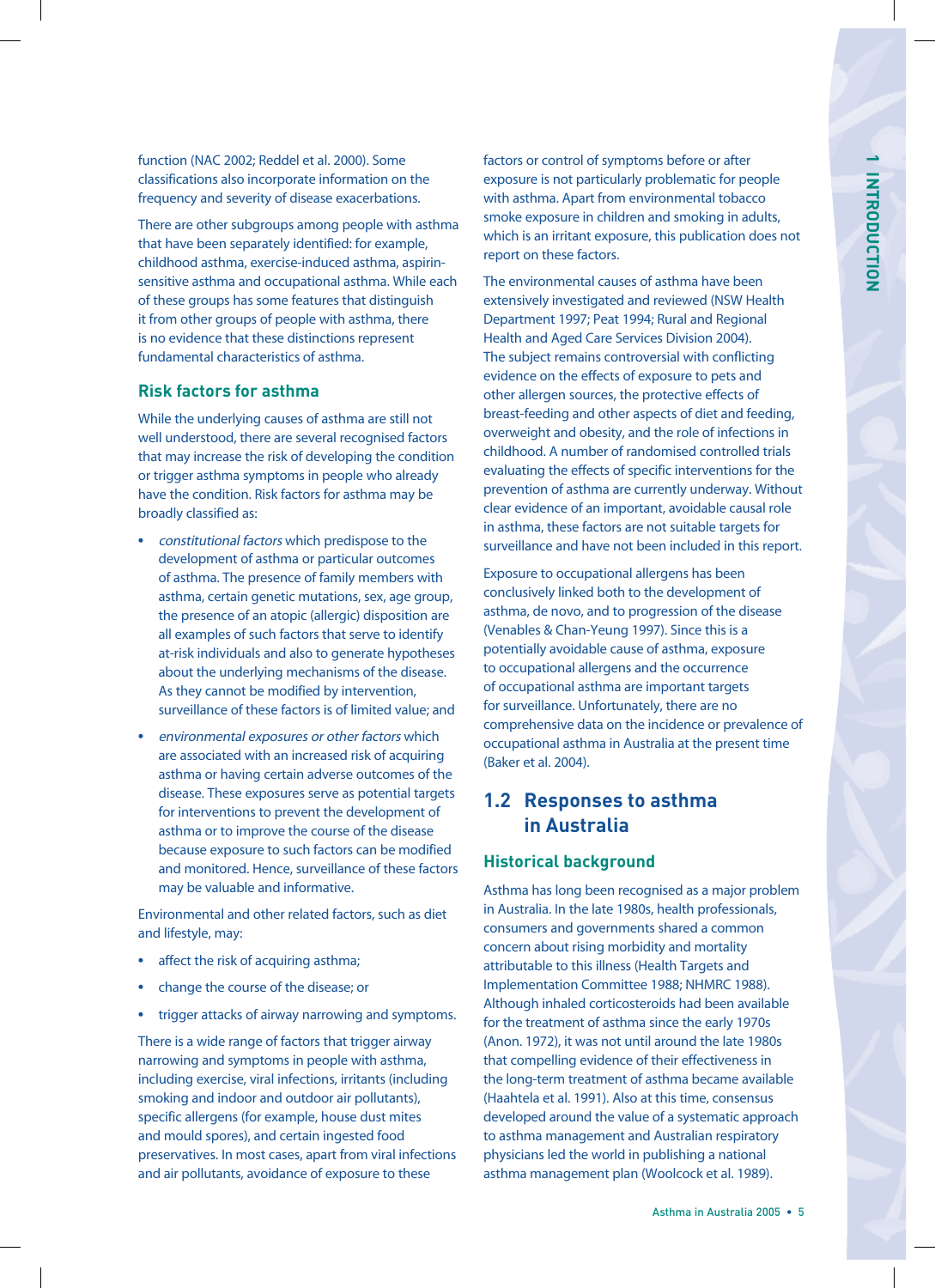It was against this background of rising concern about the problem of asthma, increasing awareness of the value of new approaches to treatment, recognition that information about these new approaches was not being disseminated or implemented, lack of strategies to inform people with asthma, and lack of national coordination that the National Asthma Campaign (NAC) was established (Pierce & Irving 1991). It arose as a collaboration between the Thoracic Society of Australia and New Zealand, the Royal Australian College of General Practitioners, the Pharmaceutical Society of Australia and the Asthma Foundations of Australia, with the aim of improving community awareness of the problem of asthma and promoting better asthma management according to the published guidelines (Woolcock et al. 1989). Among other initiatives, in 1988 the NAC undertook the first national public education campaigns, a mix of television and radio advertising, supported by substantial public relations activities in 1988 (Bauman et al. 1993), 1991, 1992, 1993 (Comino et al. 1997) and 2002 (Whorlow et al. 2003).

During the 1990s it became clear that the NAC's National Asthma Strategy Goals and Targets could not be implemented without Australian Government support. In collaboration with many significant stakeholders in asthma, public health and government, the NAC worked to have asthma made a National Health Priority Area in 1999. Since then both the Australian and state governments have made a significant commitment to addressing the challenges by initiating a range of activities described in the following sections.

### **Australian Government initiatives**

In 1999, Australian Health Ministers designated asthma as a National Health Priority Area. The National Health Priority Action Council and its expert advisory groups oversee the National Health Priority Areas initiative. The National Asthma Reference Group (NARG) is the expert advisory group for asthma.

The Asthma Management Program, which was announced in the 2001–02 Australian Government Budget, aimed at encouraging best practice asthma management. A major specific objective of the Program was to improve the quality of care provided by general practitioners to people with moderate to severe asthma. The four year Program is managed by the Department of Health and Ageing (DoHA).

Approximately two-thirds of the budget for the Asthma Management Program was allocated for payment of financial incentives, through DoHA's Practice Incentives Program (PIP), to encourage GPs to implement the Asthma 3+ Visit Plan. The Plan involves a series of three GP visits by patients with moderate to severe asthma, for the purpose of diagnosis and assessment, patient education, and development and review of a written asthma action plan. The balance of the Program's funds has been made available for a range of other initiatives relating to the Asthma 3+ Visit Plan or to the broader objectives of the Asthma Management Program. These have included, for example:

- **•** the Australian System for Monitoring Asthma;
- **•** an Asthma Community Support and Grants Program;
- **•** the Asthma Innovative Management initiative;
- **•** the Asthma Friendly Schools Program; and
- **•** a range of professional education activities.

#### Australian System for Monitoring Asthma

At the time of the commencement of the NHPA initiative for asthma, it was recognised that there was a need for a systematic approach to monitoring asthma in Australia. This had also been proposed in the NAC's National Asthma Strategy Implementation Plan. Hence, the Australian Government Department of Health and Ageing funded the Australian Institute of Health and Welfare (AIHW) to establish and manage such a system, which was to include a national monitoring centre. The Australian Centre for Asthma Monitoring (ACAM) was established in February 2002 as a collaborating unit of the AIHW as part of what has become known as the Australian System for Monitoring Asthma (ASMA). ACAM is based at the Woolcock Institute of Medical Research, Sydney. The Centre aims to assist in reducing the burden of asthma in Australia by developing, collating and interpreting data relevant to asthma prevention, management and health policy.

ACAM's tasks have included:

- **•** consulting with a broad range of stakeholders about available asthma data and information needs through two series of state/territory workshops, in 2002 and in 2004;
- **•** advising on the development of national indicators for asthma. After consultations with stakeholders and a review of available data sources, a report and recommendations were published (Baker et al. 2004);
- **•** producing several other reports (all available from <www.asthmamonitoring.org> or <www.aihw.gov.au>):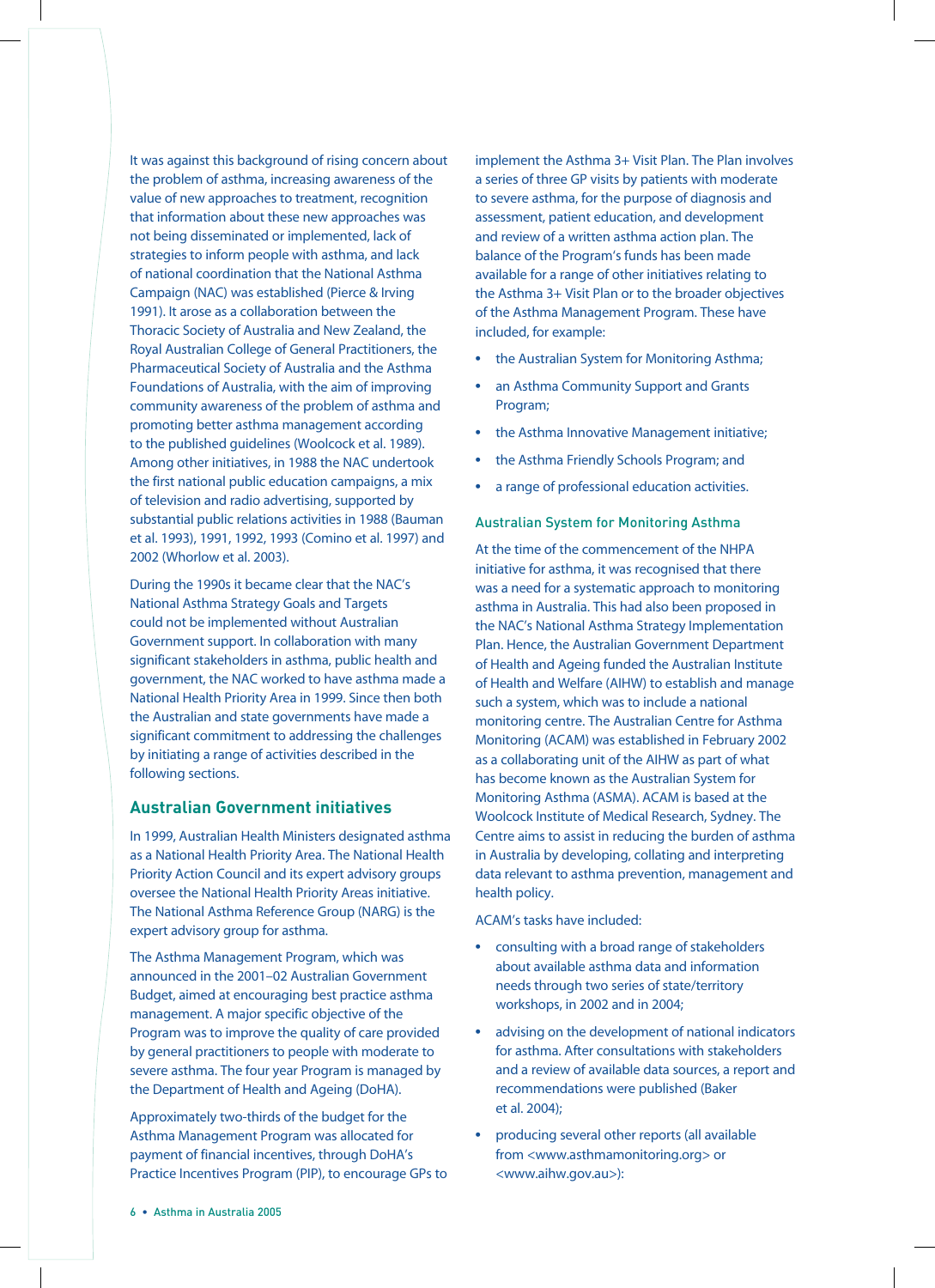- Asthma in Australia 2003 (ACAM 2003) and this update for 2005. Using the recommended national asthma indicator set as a basis, these reports provide up-to-date information on the number of people with asthma in the population, its impact on individuals and the community, risk factors for asthma, a description of current management of asthma at a population level and health service utilisation, and expenditure related to asthma.
- Measuring the Impact of Asthma on Quality of Life in the Australian Population (ACAM 2004). This report includes recommendations for measuring quality of life in populations with asthma at a population level.
- Enhancing Asthma-related Information for Population Monitoring: Asthma Data Development Plan 2005 (ACAM 2005a). This report provides details of the data development required to be able to monitor the national asthma indicators proposed by ACAM in an effective manner.
- Expenditure and Burden of Disease Due to Asthma in Australia (ACAM 2005b). This report describes the pattern and distribution of health care expenditure in Australia that is attributable to asthma. It also reports on the burden of asthma in terms of premature death and years of life lived with disability due to asthma.

In the future, ACAM will continue to work with data users and providers to further enhance the value of asthma monitoring data for their broad range of purposes. This may include recommendations for the measurement of new indicators and more detailed analyses of data as they become available.

### **State government asthma programs**

Concurrently with the activities of the Australian Government, some state health authorities have implemented special projects to improve the management of asthma in their jurisdictions based on substantial advances in knowledge about the most effective management of this disease.

### New South Wales

In New South Wales, the principal activity of the government in relation to clinical care of patients with asthma is the New South Wales Clinical Services Framework for Chronic Respiratory Disease. This forms part of the Chronic and Complex Care Program, established under the New South Wales Government's Action Plan for Health. Important components of

this program include the establishment of agreed state-wide standards of care for patients with asthma and the integration of care across the continuum from hospital to the community setting. The NSW Department of Health also includes asthma as one of the priority areas monitored in its continuous program of health interview surveys. Finally, asthma is a target disease for activities in environmental health, including the issuing of health warnings when high air pollution days are forecast.

### **Queensland**

Queensland Health has developed the Asthma Health Outcomes Plan 2001–2006, focusing on reducing asthma severity and risk factors and optimising clinical management, as well as improving quality of life and health outcomes for asthma. Asthma among Aboriginal and Torres Strait Islander peoples has been identified as a key health indicator in the Social Determinants of Health 2004 developed within Queensland Health. Asthma is also a target condition in the annual community omnibus survey in Queensland. Currently, Queensland Health is developing a Chronic Disease Prevention and Management Implementation Initiative, which includes asthma.

### South Australia

The Department of Health in South Australia has an active surveillance program monitoring key asthma-related variables. South Australia also has a collaborative research program with partners from Department of Health, universities and major teaching hospitals. The program includes the omnibus surveys and the North West Adelaide Health Study (NWAHS), a biomedical cohort study, in which over 4,000 participants are currently being assessed for the second time. Early results from the initial analysis highlight the unidentified asthma burden in older people, indicating the need for an awareness program. In 2003–04, the Department of Human Services provided financial assistance to Asthma South Australia to develop a self-management education program. This proved successful for many people but also highlighted the deficiencies in these programs in meeting the needs of children and carers.

### Tasmania

The Tasmanian approach is to embed improved asthma management skills in the clinical/community setting while dealing with acute asthma episode prevention through a range of policies, partnerships and legislative initiatives. Within hospital and ambulances services there are initiatives to improve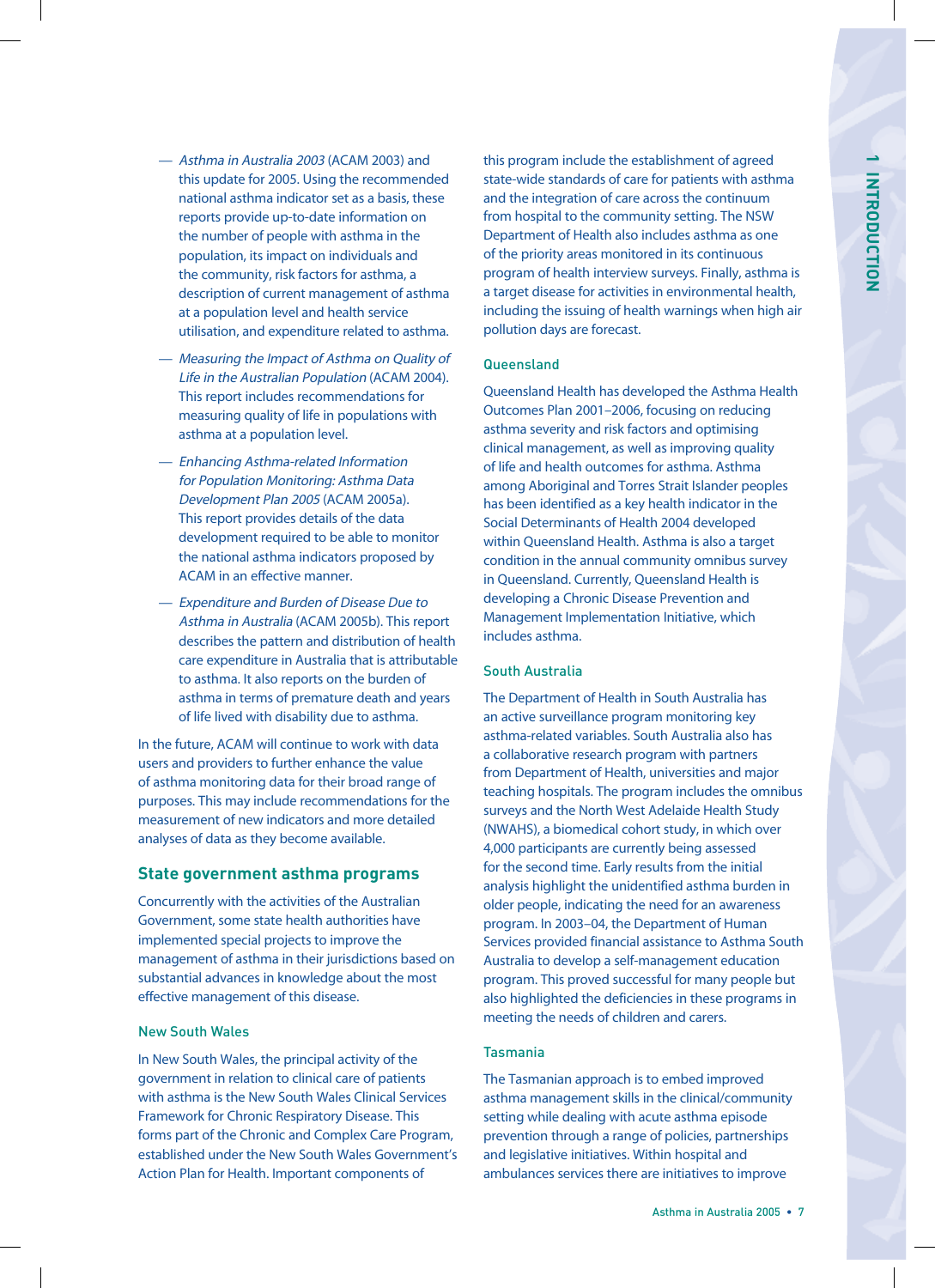asthma prevention and management including use of peak flow meters and asthma action plans. Self-management of asthma also forms part of the Department of Health and Human Services' selfmanagement education strategy. The Tasmanian Government funds the Asthma Foundation of Tasmania to assist it in providing specific asthma prevention and management services across the state. The Asthma Foundation has been providing Emergency Asthma Management Training to teachers and childcare staff, assisted by legislation enabling provision of accredited training to undertake emergency administration of medications. Tasmania also has strategies in place to reduce smoking rates and to reduce exposure to particulates in the form of wood smoke emissions.

#### Victoria

The Department of Human Services in Victoria has established an Asthma Expert Advisory Group, bringing Victorian asthma experts together to advise the Department on relevant health policy and program priorities. An evidence-based review of Public Health Interventions for Asthma has been undertaken to assist policy makers and service deliverers in the planning and delivery of public health asthma prevention and management initiatives.

As a result of this review and advice from the Asthma Expert Advisory Group, a number of key projects have been funded including: the prevention, detection and surveillance of the disease burden arising from occupational asthma; introduction of training in Emergency Asthma Management for staff in disability residential services; smoking prevention projects in Indigenous communities; projects to improve the community care of people with asthma; and reducing hospital admissions for asthma, funded through the Primary Care Partnership (PCP) Strategy and the Hospital Admission Risk Program (HARP). The Victorian Health Information Surveillance System continues to monitor the prevalence and management of asthma in the Victorian population.

#### Western Australia

In Western Australia, a multi-disciplinary group of experts is developing a Chronic Respiratory Disease Clinical Service Improvement Framework. This evidence-based framework has a specific focus on chronic obstructive airways disease (COPD) and asthma and seeks to standardise best practice care across Western Australia and to realign health care services around the needs of patients and their carers. Membership of this group comprises senior

respiratory consultants from the four teaching hospitals, asthma educators, general practitioners (GPs), nurse consultants, physiotherapists, academics and members of the Thoracic Society, Asthma Western Australia, Australian Lung Foundation and corresponding rural representatives.

#### **National Asthma Council Australia**

The National Asthma Campaign was renamed the National Asthma Council Australia (NAC) in 2001 and now includes the Australasian Society of Clinical Immunology and Allergy. It continues to play a major role in professional and community education about asthma and working with state and federal governments to develop policy to improve asthma care and asthma research in Australia (DoHA 2003; Whorlow et al. 2003).

In consultation with all relevant stakeholders the NAC and the DoHA are developing the National Asthma Strategy 2, which builds on the earlier National Asthma Strategy and the National Asthma Action Plan and indicates what still needs to be done to improve the community's capacity to prevent asthma and care for people with asthma.

With funding from the DoHA, the NAC continues to provide a range of professional training and support to encourage the use of evidence-based methods of diagnosis and treatment for people with asthma. They are currently working through Divisions of General Practice to train GPs and practice nurses to support the Asthma 3+ Visit Plan and are conducting a virtual roadshow on childhood asthma management for GPs.

The NAC also make available a compendium of information, from consumer fact sheets to scientific reviews of the evidence related to asthma treatments (e.g. 'Inhaled Corticosteroids: A Practical Perspective' for GPs, pharmacists and asthma educators). This information is available in hard copy or via their website at <www.nationalasthma.org.au>.

#### **Asthma Foundations of Australia**

The Asthma Foundations of Australia is an association of state-based Asthma Foundations throughout Australia and provides programs and activities that work towards eliminating asthma as a major cause of ill-health and disruption within the community as well as educating people regarding optimum management of the condition.

An important highlight for the Asthma Foundations in 2004 was the 'Be Active for Asthma' campaign, which promoted the message that asthma is a condition that can be successfully managed. It was launched